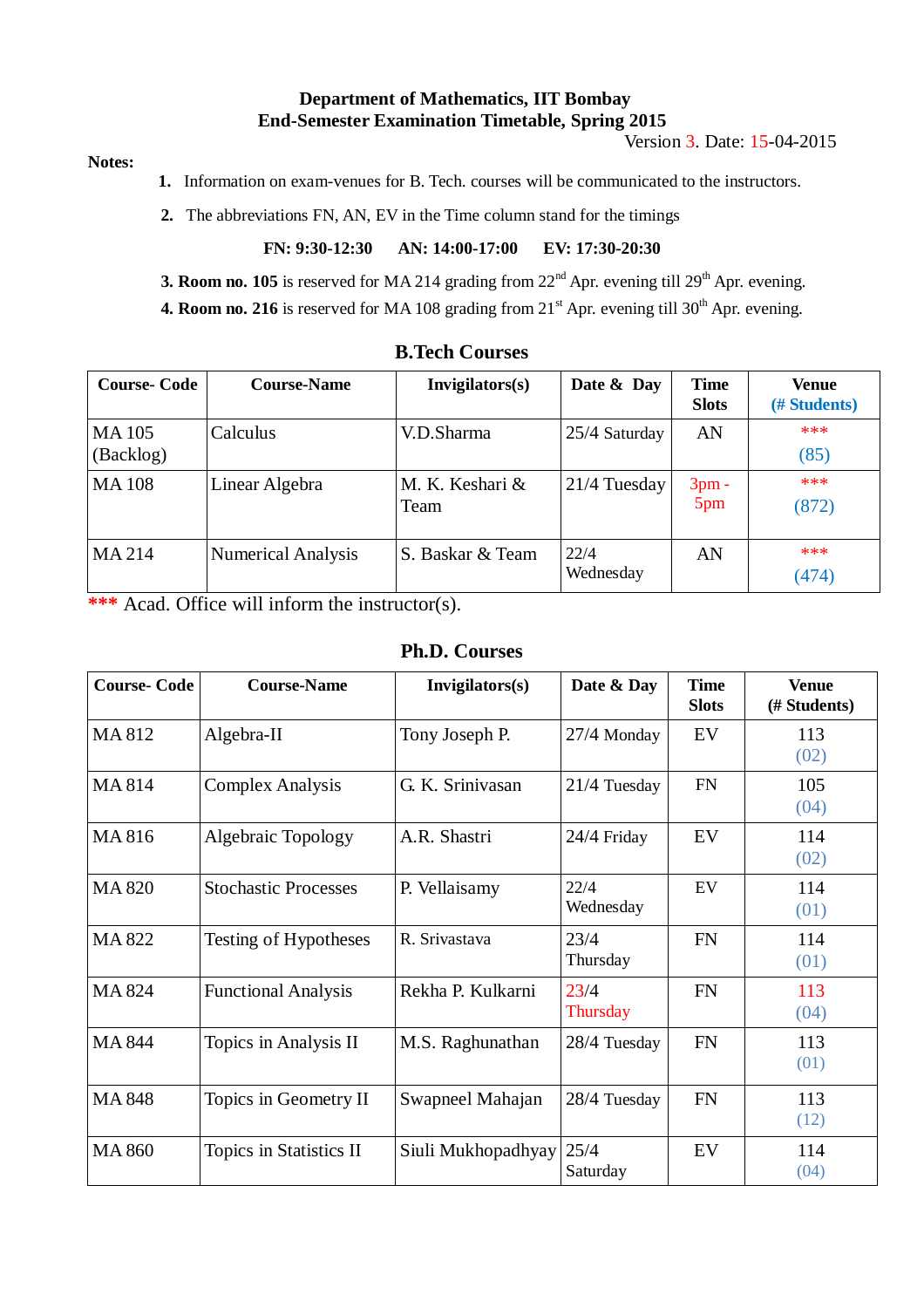| <b>Course-Code</b>         | <b>Course-Name</b>      | Invigilators(s) | Date & Day        | <b>Time</b><br><b>Slots</b> | <b>Venue</b><br>(# Students) |
|----------------------------|-------------------------|-----------------|-------------------|-----------------------------|------------------------------|
| MA406<br>$(M.Sc. + Minor)$ | <b>General Topology</b> | S.S. Sane       | 25/4 Saturday     | <b>FN</b>                   | $113 + 114$<br>(56)          |
| <b>MA408</b>               | <b>Measure Theory</b>   | I. K. Rana      | 22/4<br>Wednesday | EV                          | $114 + 113$<br>(50)          |
| MA410                      | Multivariable Calculus  | Akhil Ranjan    | 23/4 Thursday     | <b>FN</b>                   | 114<br>(35)                  |
| MA412                      | <b>Complex Analysis</b> | Prachi Mahajan  | 28/4 Tuesday      | EV                          | 114<br>(37)                  |
| <b>MA414</b>               | Algebra-I               | T. N. Shorey    | $20/4$ Monday     | AN                          | 114<br>(32)                  |

**M.Sc. (Mathematics) 2nd Semester Courses**

# **M.Sc. (Mathematics) 4th Semester Courses**

| <b>Course-Code</b>           | <b>Course-Name</b>                                        | Invigilators(s)  | Date & Day        | <b>Time</b><br><b>Slots</b> | <b>Venue</b><br>(# Students) |
|------------------------------|-----------------------------------------------------------|------------------|-------------------|-----------------------------|------------------------------|
| <b>MA510</b>                 | <b>Algebraic Geometry</b>                                 | Preeti Raman     | 20/4 Monday       | <b>FN</b>                   | 113<br>(07)                  |
| MA 524                       | Algebraic Number Theory                                   | S. M. Garge      | 27/4 Monday       | <b>FN</b>                   | 114<br>(16)                  |
| MA 526                       | Commutative Algebra                                       | N.M. Singhi      | 28/4 Tuesday      | <b>FN</b>                   | 114<br>(15)                  |
| MA 534                       | Modern Theory of Partial<br><b>Differential Equations</b> | Neela Nataraj    | 24/4 Friday       | FN                          | 113<br>(14)                  |
| <b>MA540</b>                 | <b>Numerical Methods for PDEs</b>                         | A.K. Pani        | 18/4 Saturday     | 10-13hrs                    | 216<br>(24)                  |
| MA 5102                      | <b>Basic Algebraic Topology</b>                           | A. Athavale      | 28/4 Tuesday      | EV                          | 114<br>(09)                  |
| MA 5106<br>$(M.Sc. + Minor)$ | <b>Introduction to Fourier</b><br>Analysis                | Santanu Dey      | 25/4 Saturday     | <b>FN</b>                   | $113 + 114$<br>(45)          |
| <b>MA5108</b>                | Lie Groups and Lie Algebras                               | S. G. Dani       | 22/4<br>Wednesday | EV                          | 113<br>(13)                  |
| SI 416                       | Optimization                                              | M. K. Srinivasan | 21/4 Tuesday      | <b>FN</b>                   | 114<br>(55)                  |
| SI 527<br>$(M.Sc. + Minor)$  | <b>Introduction to Derivative</b><br>Pricing              | A. Subramanyam   | 25/4 Saturday     | FN                          | <b>LC101</b><br>(48)         |
| HS 200/<br><b>ES 200</b>     | <b>Environmental Science</b>                              | V. Sethi et al   | 22/4<br>Wednesday | <b>FN</b>                   | ***<br>(NA)                  |